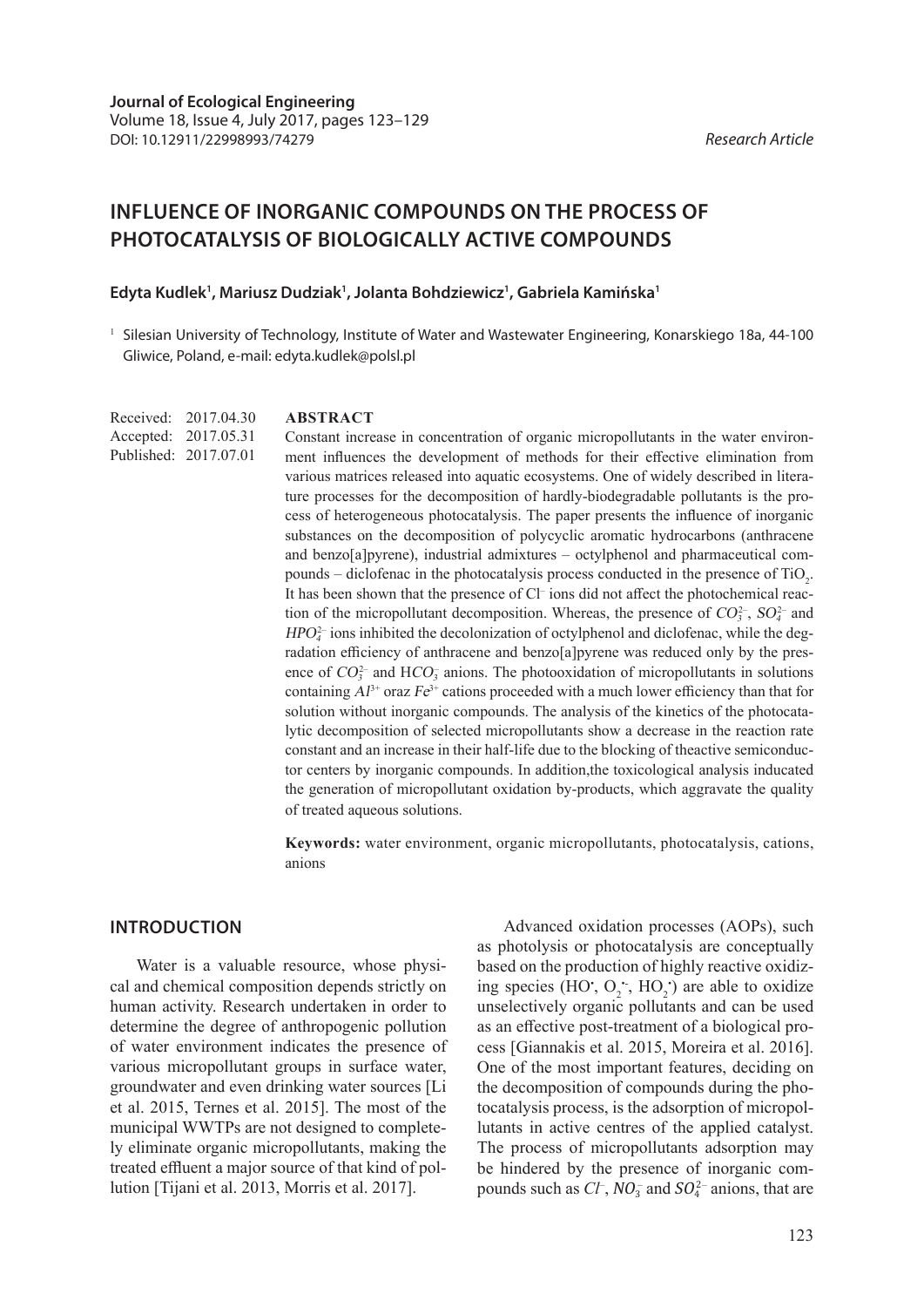able to block active centres on the catalyst surface [Chládková et al. 2015]. On the other hand, composite catalysts formed from  $TiO_2$  nanoparticles and some inorganic compounds may have a higher photocatalytic activity than conventional semiconductors [Zhang et al. 2016]. The effectiveness of the process depends therefore also on the physicochemical composition of the treated solution. It is necessary to determine which compounds support the micropollutant oxidation process and which act as decomposition inhibitors.

This paper describes the efficiency of removal of different micropollutants identified in the aquatic environment, i.e., diclofenac, octylphenol, anthracene and benzo[a]pyrene, from water suspensions in the process of heterogenic photocatalysis with the presence of selected inorganic compounds. The photochemical oxidation was conducted in the presence of titanium dioxide as a catalyst of this process. The Langmuir-Hisherwood equation allowed the description of the kinetics of the process. The efficiency of the process was assessed on the basis of the decrease in concentration of micropollutants measured by the use of high-performance liquid chromatography preceded by solid phase extraction.

# **MATERIALS AND METHODS**

The research was carried out by using water solutions of selected micropollutants: diclofenac (DCF), octylphenol (OP), anthracene (ANT) and benzo[a]pyrene (BaP) purchased from Sigma-Aldrich (Poznań, Poland). The basic characteristic of micropollutants was shown in Table 1. The concentration of tested compounds in the prepared water solutions was established at 500 µg/L. The influence of inorganic ions on the efficiency of photocatalytic oxidation of micropollutants was

determined by the addition of 1 mol/L inorganic salts, i.e., NaCl,  $\text{Na}_2\text{SO}_4$ , NaHCO<sub>3</sub>, Na<sub>2</sub>HPO<sub>4</sub> and  $AICl<sub>3</sub>$ , FeCl<sub>3</sub> to the water solutions.

The process of heterogenic photocatalysis was conducted in a laboratory glass reactor with a volume of 700 mL by Heraeus (Hanau, Germany). The reactor was equipped with a medium-pressure mercury vapour UV lamp (150 W), which emanated radiation with a wavelength  $\lambda_{\text{av}}$  range from 313 to 578 nm. The lamp was placed in a cooling jacket, which enabled to keep a constant temperature of the conducted process that did not exceed  $20 \pm 1$  °C. The reactor was placed on a magnetic stirrer and connected to an aeration pump of capacity of 4 L air per minute to oxidate the system.  $TiO<sub>2</sub>$  was applied as a catalyst of the photocatalysis process and it was purchased from Evonik Degussa GmbH (Hanau, Germany) as a mixture of anatase and rutile in the ratio 75:25. The dose of catalyst applied to the reaction mixture reached the level of 100 mg/L. To ensured the adsorption of micropollutants on the surface of the catalyst the water solutions were mixing with the  $TiO<sub>2</sub>$ particles for 15 min before UV irradiation. The separation of catalyst from the post-reaction mixture was conducted by the use of a filtration set equipped with glass filters of  $0.45 \mu m$  pore sizes by Merck Milipore (Darmstadt, Germany), with vacuum pump by AGA Labor (Warsaw, Poland).

The kinetics of the photochemical process was estimated with the Langmuir-Hinsherwood equation, as a correlation between the micropollutant concentration in the solutions and the time of UV irradiation Eq. (1). With the assumption, that the decomposition process of the investigated compound becomes a pseudo-first order reaction, the reaction rate constant *k* may be established as a linear regression slope Eq. (2), where *K* is an equilibrium constant of the micropollutant adsorption on the TiO<sub>2</sub> surface, whereas  $C_0$ ,  $C_t$  is

| Compound group            | Pharmaceutical<br>compound | Industrial admixture                  | Polycyclic aromatic hydrocarbons |                |
|---------------------------|----------------------------|---------------------------------------|----------------------------------|----------------|
| Micropollutant            | Diclofenak sodium salt     | Octylphenol                           | Anthracene                       | Benzo[a]pyrene |
| <b>Structural formula</b> | ONa<br>CI                  | ,OH<br>t-Bu<br>$H_3C$ CH <sub>3</sub> |                                  |                |
| Molecular formula         | $C_{14}H_{10}Cl_2NNaO_2$   | $C_{14}H_{22}O$                       | $C_{14}H_{10}$                   | $C_{20}H_{12}$ |
| <b>CAS No</b>             | 15307-79-6                 | 1806-26-4                             | 120-12-7                         | $50 - 32 - 8$  |
| Molecular weight, g/mol   | 318.13                     | 206.32                                | 178.23                           | 252.31         |
| Solubility in water, mg/L | 50                         | 7.0                                   | 0.044                            | 0.00147        |
| log K <sub>ow</sub>       | 4.51                       | 4.80                                  | 4.45                             | 5.97           |

**Table 1.** Physicochemical characteristic of studied organic micropollutants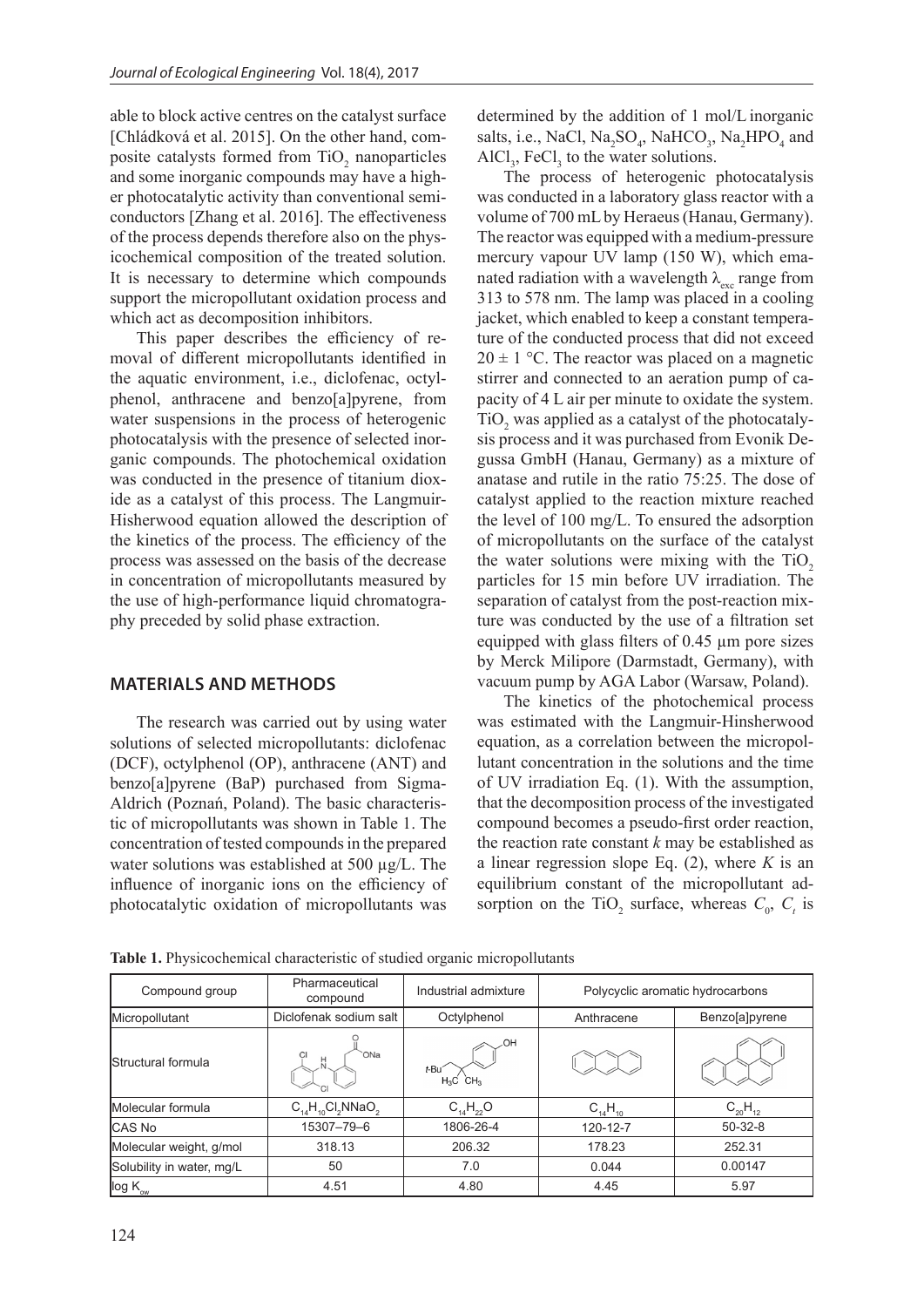the compound concentration in the water solution before the irradiation process  $(t = 0)$  and after a given time *t*. The half life  $t_1$  of the compound was identify on the basis of the Eq.(3).

$$
r = \frac{dC}{dt} = k \left( \frac{KC}{1 + KC} \right) \tag{1}
$$

$$
\ln\left(\frac{C_t}{C_0}\right) = -kt\tag{2}
$$

$$
t_{\frac{1}{2}} = \frac{\ln 2}{k} \tag{3}
$$

The concentration of micropollutants before and after the oxidation process was measured by high-performance liquid chromatography HPLC equipped with UV-VIS detector by Varian (Warsaw, Poland). The analytes were separated from water samples with a volume of 20 mL ( $pH = 7$ ) with solid phase extraction (SPE) in a single-use columns Supelclean™ ENVI-18 volume 6 mL (1.0 g) by Supelco (Poznań, Poland). Details of column bed preparation, analyte extraction and

elution were presented in Kudlek et al. (2017) and Bohdziewicz et al. (2016). The chromatographically identifications of the micropollutants were conducted by the use of Hypersil GOLD column by Thermo Scientific (Warsaw, Poland) of length equal to 25 cm, diameter of 4.6 mm and granulation of 5 μm. Detector wavelength *λ* necessary to obtain the required sensitivity was established for DFC and OP at 220 nm and at 254 nm for ANT and BaP.

## **RESULTS AND DISCUSSION**

In the first stage of study the concentration decrease of organic micropollutant water solution with selected anions added as sodium salts was investigated. The obtained results were presented at Figure 1. The presence of inorganic compounds affect on the adsorption process of the investigated organic compounds on the photocatalyst particles. For example, the concentration of DCF decreased in water solution containing *Cl–* at about 9% (Fig. 1a, reaction time 0 min) while in the presence of  $HCO_3^-$  and  $HPO_4^{2-}$  the



**Figure 1.** Influence of selected anions on the photocatalytic degradation of (a) DCF; (b) OP, (c) ANT and (**d**) BaP present in water solutions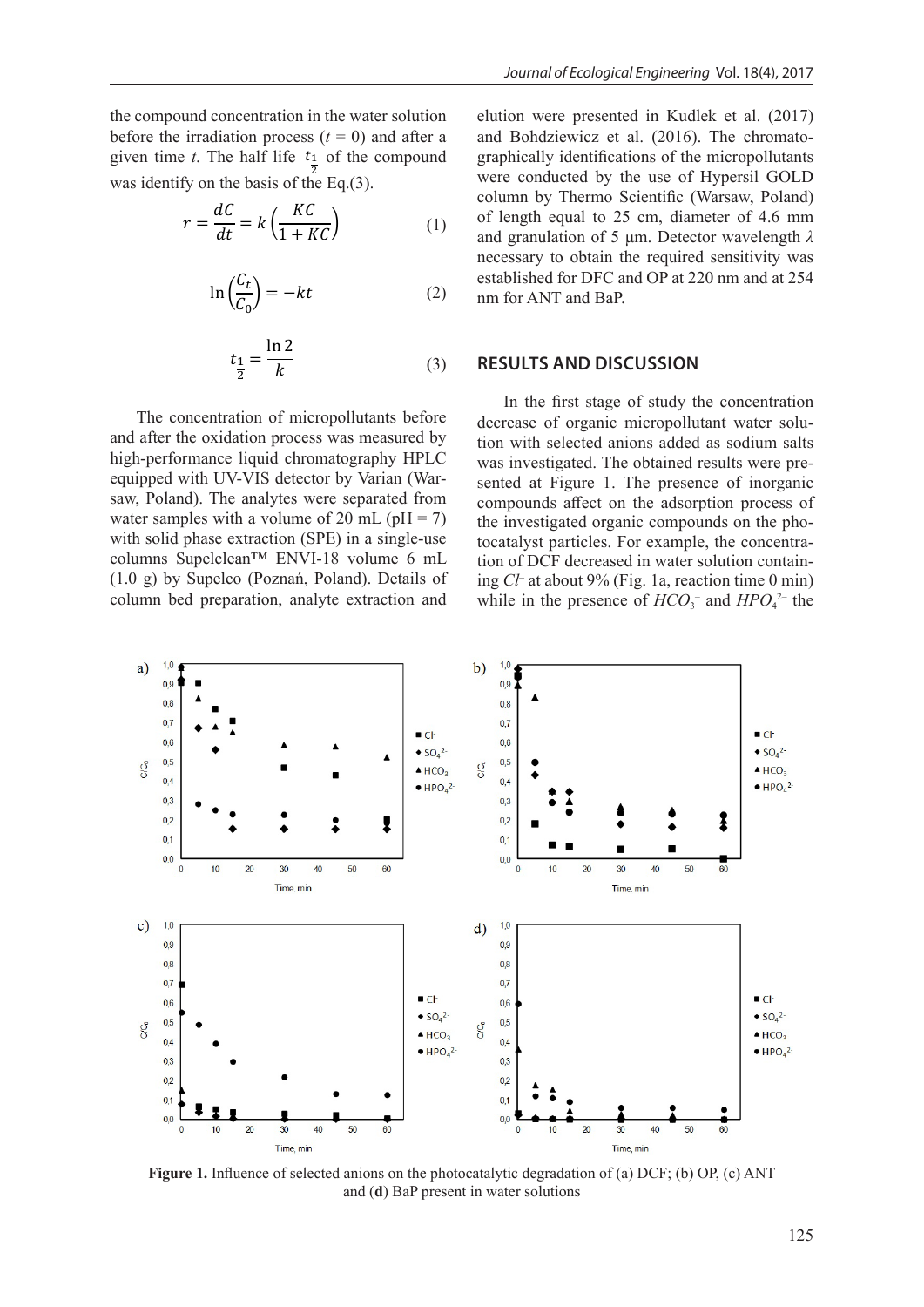adsorption on  $TiO<sub>2</sub>$  nanoparticles allowed only for a 2% decrease in the concentration of the compound. However, for solutions without inorganic compounds a 20% reduction in DCF concentration was observed (Fig. 2a). Also in OP and BaP solutions a negative influence of the tested ions on the degree of adsorption of micropollutants on the surface of the semiconductor was observed. The concentration of BaP it the presence of  $HCO_3^-$  and  $HPO_4^{2-}$  decreased only by 64 and 40% respectively, and for the solution without the addition of salt the removal degree reached more than 95%. Only in the case of ANT solution a beneficial effect of  $SO_4^2$ <sup>-</sup> and  $HCO_3^-$  ions on the adsorption degree of the compound on the  $TiO<sub>2</sub>$ surface was reported (Fig 1c).

The start of UV irradiation of the reaction mixtures resulted in a gradual increase of the micropollutant removal. The removal degree of DCF after 60 min of irradiation of solutions containing  $Cl^{\dagger}$ ,  $SO_4^{2-}$ ,  $HCO_3^-$ , and  $HPO_4^{2-}$  reached 80%, 85%, 45% and 82% respectively. For OP water solution the highest decrease in the compound concentration exceeding 99% was observed for reaction mixtures containing *Cl–* ions (Fig. 1b). Conversely, the lowest reduction in the concentration of this compound, which did not exceed 77% was observed in solution, which consisted *HPO*<sup>2</sup><sup>-</sup> ions.

The concentration of ANT with the presence of such ions as  $Cl^-$  and  $HPO_4^{2-}$  after 15 min of photochemical oxidation decreased by 96% and 70% respectively (Fig. 1c). Only the presence of  $HCO_3^-$  and  $SO_4^{2-}$  did not affect on the decomposition mechanism of that compound and the micropollutant removal rate reached the same level of 98% as for solutions with no salt. Different correlations were observed in case of BaP (Fig. 1d). The addition of  $HCO_3^-$  as well as  $HPO_4^{2-}$  decreased the efficiency of the process and the obtained removal rates for this compound did not exceed 88% after 5 min of UV irradiation. In case of *Cl*<sup>–</sup> and *SO*<sub>4</sub><sup> $-$ </sup> ions did the removal rate for BaP reach 99%. The same compound removal degree was also obtained for the solution without the addition of salt (Fig. 2d).

The inhibition of the oxidation of the investigated micropollutants was caused mainly by the blocking of active centers on catalyst surfaces by competitive adsorbed *Cl*<sup>-</sup>, *SO*<sub>4</sub><sup>-</sup>, *HCO*<sub>3</sub><sup>-</sup>, and *HPO*<sup>4</sup> 2*–* ions. It should be emphasized, that the mechanism of the heterogeneous photocatalysis assumes that the oxidation of micropollutants by

reaction with high reactive radicals occurs only when these compounds are adsorbed on the surface of the semiconductor, or are directly in close proximity [Augugliaro et al. 2012]. Therefore, if the presence of some ion group reduces the adsorption degree of organic compounds, it will also affect on the efficiency of the whole process of their photochemical decomposition.

The analysis of the kinetics of the heterogeneous photocatalysis occurring in the presence of  $Cl^{\dagger}$ ,  $SO_4^{2-}$ ,  $HCO_3^-$ , and  $HPO_4^{2-}$  ions proved in some cases a significant difference between the rapidity of organic compounds' degradation observed during the first 15 min of the process and the rapidity of the decomposition reactions observed after the 15th min of UV radiation (Table 2). For example, the process of DCF decomposition in the solution containing  $SO_4^{2-}$  ions runs with a high reaction rate constant within the first 5 min of UV irradiation, and the half-life of the micropollutant reaching 5.4 min, but after the 15th min of the process the reaction rate constant significantly decreases and the DCF half-life exceeded 8513 min. Such large difference in the compound half-life was also observed in the case of OP decomposition in the presence of  $HPO<sub>4</sub><sup>2–</sup>$  ions. The OP half-life up to 15 min of UV irradiation was equal to 9.3 min and then increases to 1395.4 min. A constant value of the reaction rate and the half-life during the whole 60 min of process running time was observed only for solutions containing DCF in the presence of *Cl*<sup>-</sup> ions, ANT with *HPO*<sup>2</sup><sup>-</sup> ions and BaP with  $Cl^-$  or  $HCO_3^-$  ions.

These differences of the calculated compound half-life values may result from the formation of oxidation by-products, which were competitive adsorbed on the surface of catalyst or from the blocking of catalyst active centres by inorganic compounds, which leads to the inhibition of the oxidation of investigated parent compounds.

Figure 2 presented the influence of  $Al^{3+}$  and Fe3+ cations on the photochemical decomposition of investigated micropollutants. Both cations applied to the suspensions significantly influenced the adsorption rate of DCF and OP on the catalyst surface. The DCF decrease rate reaching 17% for  $Al^{3+}$  and 1% for Fe<sup>3+</sup> (Fig. 2a), whereas the OP decrease rate reaching 44% and 22% correspondingly (Fig. 2b). In the case of polycyclic aromatic hydrocarbons ANT and BaP adsorption only the presence of  $Fe<sup>3+</sup>$  inhibited the adsorption of the compound on TiO<sub>2</sub> nanoparticles. The concentration of ANT after the sorption process conducted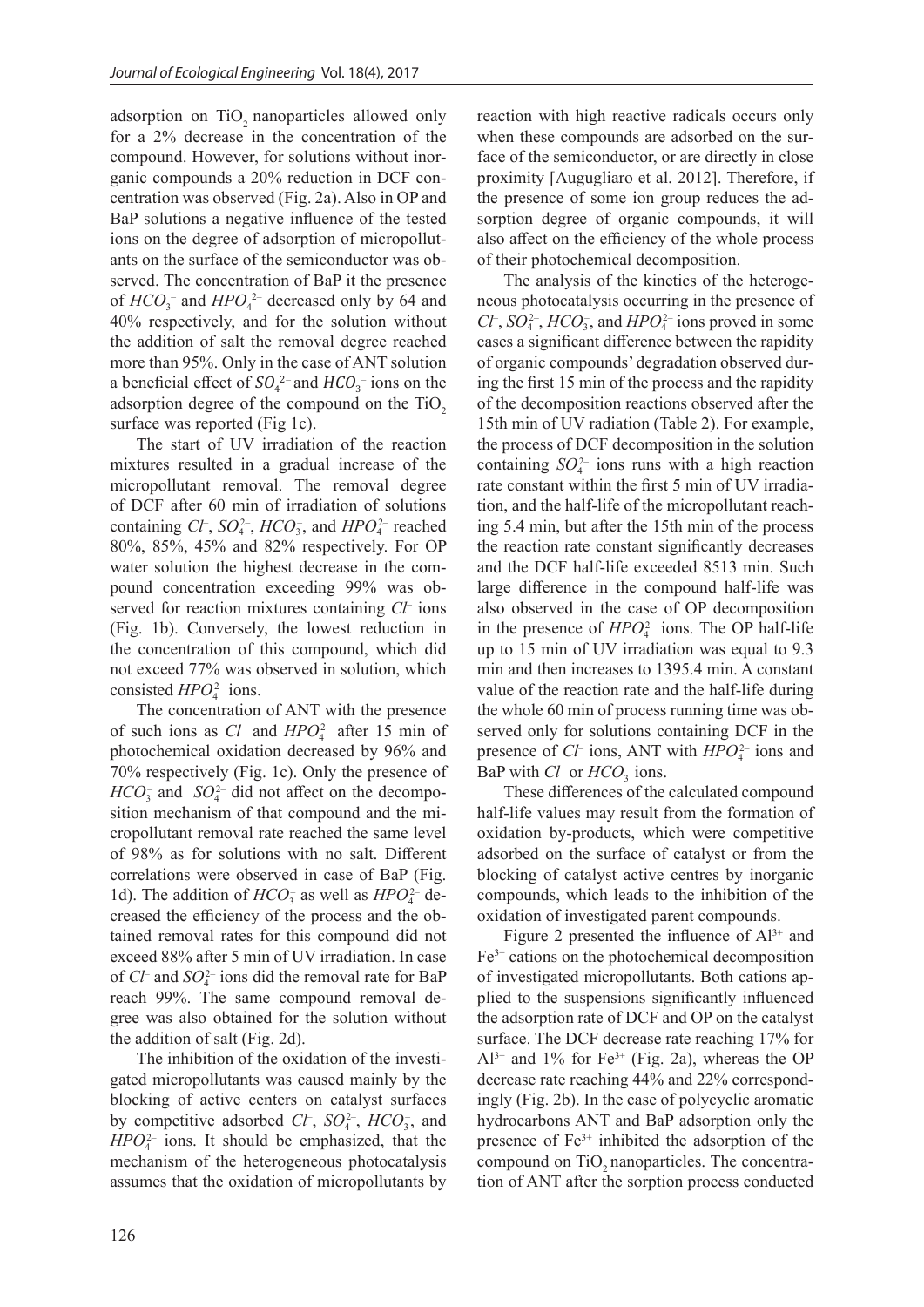| Compound   | lons                           | Reaction Time. min | Reaction Rate Constant k. min <sup>-1</sup> | $R^2$ | Half-Life $t_{1/2}$ . min |
|------------|--------------------------------|--------------------|---------------------------------------------|-------|---------------------------|
| <b>DCF</b> | Cf                             | $0 - 60$           | 0.0236                                      | 0.95  | 30.0                      |
|            | $SO_4^{2-}$                    | $0 - 15$           | 0.1107                                      | 0.83  | 5.4                       |
|            |                                | $15 - 60$          | 0.0003                                      | 0.8   | 8513.8                    |
|            | HCO <sub>3</sub>               | $0 - 15$           | 0.0286                                      | 0.95  | 25.7                      |
|            |                                | $15 - 60$          | 0.0044                                      | 0.93  | 242.5                     |
|            | $HPO42-$                       | $0 - 10$           | 0.1373                                      | 0.81  | 6.5                       |
|            |                                | $10 - 60$          | 0.0044                                      | 0.93  | 242.5                     |
| OP         | $C \vdash$                     | $0 - 15$           | 0.1804                                      | 0.87  | 6.3                       |
|            |                                | $15 - 60$          | 0.0880                                      | 0.64  | 15.6                      |
|            | $SO_{4}^{2-}$                  | $0 - 30$           | 0.0489                                      | 0.85  | 21.4                      |
|            |                                | $30 - 60$          | 0.0036                                      | 0.89  | 644.6                     |
|            |                                | $0 - 15$           | 0.0837                                      | 0.89  | 8.5                       |
|            | HCO <sub>3</sub>               | $15 - 60$          | 0.0086                                      | 0.93  | 204.5                     |
|            | $HPO42-$                       | $0 - 15$           | 0.0923                                      | 0.95  | 9.3                       |
|            |                                | $15 - 60$          | 0.0015                                      | 0.98  | 1395.4                    |
| ANT        | $C \vdash$                     | $0 - 15$           | 0.1791                                      | 0.77  | 9.3                       |
|            |                                | $15 - 60$          | 0.0341                                      | 0.86  | 95.7                      |
|            | $SO_4^{2-}$                    | $0 - 15$           | 0.1739                                      | 0.99  | 18.0                      |
|            |                                | $15 - 60$          | 0.0247                                      | 0.85  | 229.2                     |
|            | HCO <sub>3</sub>               | $0 - 15$           | 0.1356                                      | 0.92  | 20.1                      |
|            |                                | $15 - 60$          | 0.0260                                      | 0.9   | 160.1                     |
|            | HPO <sub>4</sub> <sup>2–</sup> | $0 - 60$           | 0.0261                                      | 0.95  | 52.6                      |
|            | $C\vdash$                      | $0 - 15$           | 0.2487                                      | 0.83  | 18.8                      |
| <b>BaP</b> | $SO_{4}^{2-}$                  | $0 - 15$           | 0.1026                                      | 0.83  | 45.7                      |
|            |                                | $15 - 60$          | 0.0247                                      | 0.85  | 219.4                     |
|            | HCO <sub>3</sub>               | $0 - 60$           | 0.0723                                      | 0.92  | 27.7                      |
|            | HPO <sub>4</sub> <sup>2–</sup> | $0 - 15$           | 0.1146                                      | 0.73  | 14.3                      |
|            |                                | $15 - 60$          | 0.0118                                      | 0.84  | 254.2                     |

**Table 2.** Half-life of investigated compounds during heterogeneous photocatalysis in the presence of selected anions

in the presence of  $Fe<sup>3+</sup>$  cations decreased only by 34% (Fig. 2c) and the removal rate of BaP did not exceed  $20\%$  (Fig. 2d).  $Al^{3+}$  ions had no impact on the adsorption rate of BaP but they contributed to the increase in the adsorption rate of ANT, which reached 97%.

Additionally, it was determined that the presence of  $Fe<sup>3+</sup>$  ions in the micropolutant solutions also decreases the efficiency of photochemical degradation of all investigated compounds. For example, the decomposition rate of DCF after 60 min of irradiation reached only 46% and for solutions without salts the removal degree of this compound exceeded 90% (Fig. 2a). Similar results indicating the inhibition of the process of decomposition of micropollutants by  $Fe<sup>3+</sup>$  ions were obtained during the photocatalytically decomposition of pharmaceutical compounds such as carbamazepine and ibuprofen [Kudlek et al. 2016]. Also the presence of  $Al^{3+}$  lead to an decrease in the DCF and OP decomposition compared to saltfree solution. However, in the case of ANT oxidation, the  $Al^{3+}$  ions assisted the decomposition of the compound, especially in the initial time of UV exposure (Fig. 2c). The removal degree of ANT after 5 min of irradiation reached above 98%, and for the solution without salt it only received 90%. On the other hand,  $Al^{3+}$  ions after the 15th min of UV irradiation of ANT and BaP solution did not have a significant influence on the reaction course. The removal degree of those compound equalled to 99% as in case of the process conducted with no inorganic compounds.

Table 3 summarizes the calculated reaction rate constants and half-lives of investigated compounds determined during the photocatalysis of solutions containing selected cations. The compounds half-lives estimated up to 15 min of UV irradiation and after the 15th min of the photocatalysis process demonstrate the same relationship as in the case of conducting the process in the presence of anions. Only for the decomposition of DCF in the presence of  $Al^{3+}$  and  $Fe^{3+}$  the halflives in the first stage of the process were longer than these calculated after the 15th min of irradiation. For example, the half-live between the beginning of the process and the 15th min for the solution containing  $Al^{3+}$  was equal to 66 min and the half-live between the 15th and 60th min was not longer than 3.3 min.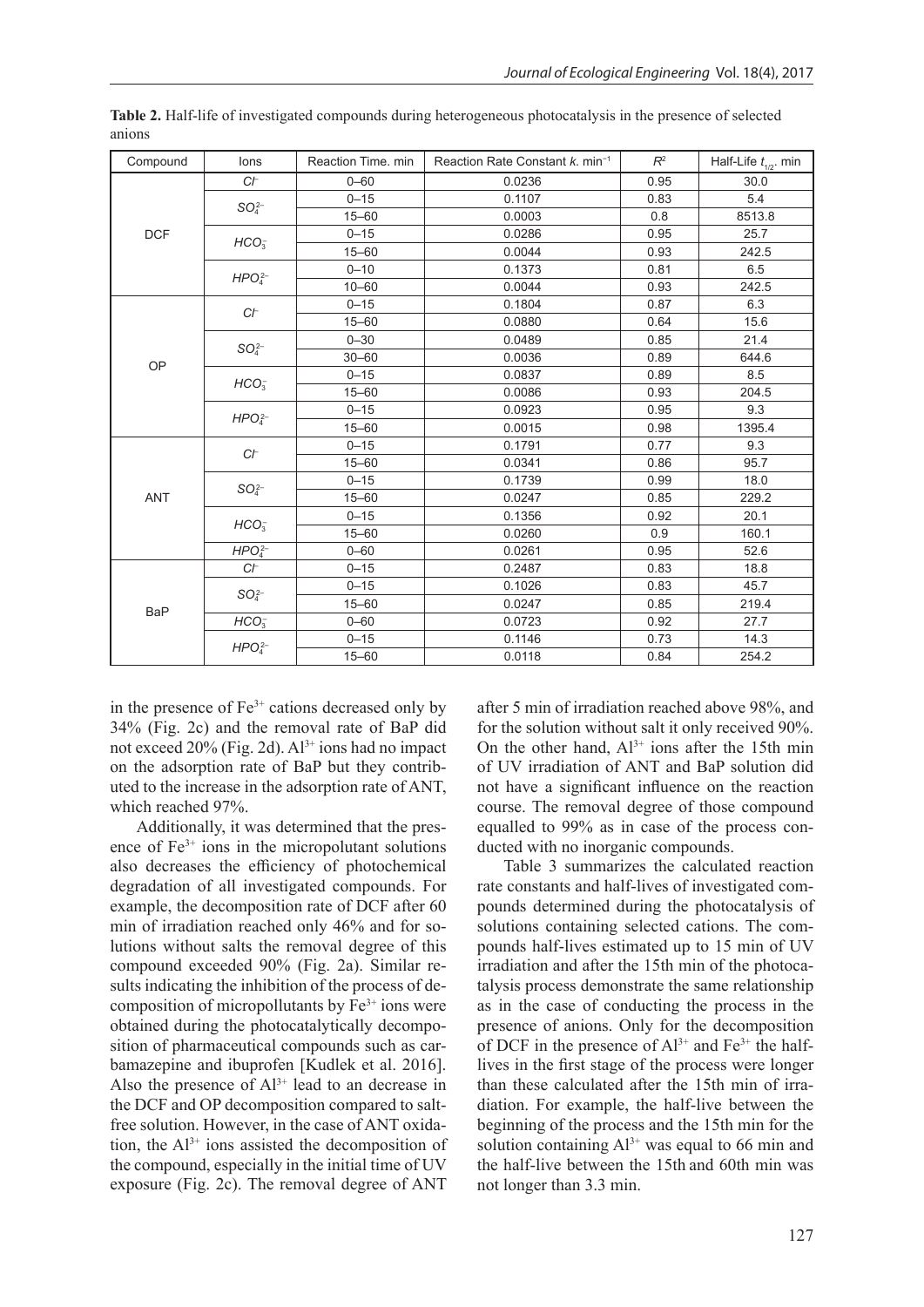

**Figure 2.** Influence of selected cations on the photocatalytic degradation of (a) DCF; (b) OP, (c) ANT and (d) BaP present in water solutions ( $\blacksquare$  – water solution without inorganic compounds)

| Compound   | lons           | Reaction Time, min | Reaction Rate Constant k. min <sup>-1</sup> | $R^2$ | Half-Life $t_{1/2}$ . min |
|------------|----------------|--------------------|---------------------------------------------|-------|---------------------------|
| <b>DCF</b> |                | $0 - 15$           | 0.1395                                      | 0.89  | 8.4                       |
|            |                | $15 - 60$          | 0.0013                                      | 0.93  | 2288.8                    |
|            | $Al^{2+}$      | $0 - 15$           | 0.0135                                      | 0.99  | 66.0                      |
|            |                | $15 - 60$          | 0.0456                                      | 0.91  | 3.3                       |
|            | $Fe2+$         | $0 - 60$           | 0.0091                                      | 0.94  | 86.8                      |
|            |                | $0 - 15$           | 0.0118                                      | 0.73  | 83.4                      |
| OP         |                | $0 - 10$           | 0.1403                                      | 0.98  | 12.6                      |
|            | $\overline{a}$ | $10 - 60$          | 0.0117                                      | 0.83  | 266.0                     |
|            | $Al^{2+}$      | $0 - 15$           | 0.0240                                      | 0.9   | 55.0                      |
|            |                | $15 - 60$          | 0.0209                                      | 0.91  | 57.5                      |
|            | $Fe2+$         | $15 - 60$          | 0.0047                                      | 0.88  | 219.7                     |
| <b>ANT</b> | $\overline{a}$ | $0 - 10$           | 0.2313                                      | 0.99  | 7.4                       |
|            |                | $10 - 60$          | 0.0373                                      | 0.80  | 103.1                     |
|            | $Al^{2+}$      | $0 - 15$           | 0.1477                                      | 0.9   | 26.9                      |
|            |                | $15 - 60$          | 0.0235                                      | 0.95  | 249.1                     |
|            | $Fe2+$         | $0 - 15$           | 0.0858                                      | 0.99  | 12.9                      |
|            |                | $15 - 60$          | 0.0191                                      | 0.77  | 101.2                     |
| <b>BaP</b> |                | $0 - 10$           | 0.1338                                      | 0.87  | 29.5                      |
|            |                | $10 - 60$          | 0.0215                                      | 0.91  | 231.4                     |
|            | $Al^{2+}$      | $0 - 10$           | 0.3091                                      | 0.75  | 16.3                      |
|            |                | $10 - 45$          | 0.0231                                      | 0.84  | 319.3                     |
|            | $Fe2+$         | $0 - 15$           | 0.0876                                      | 0.9   | 12.5                      |
|            |                | $15 - 60$          | 0.0220                                      | 0.87  | 88.9                      |

**Table 3.** Half-life of investigated micropollutants during heterogeneous photocatalysis of water solutions in the presence of selected cations